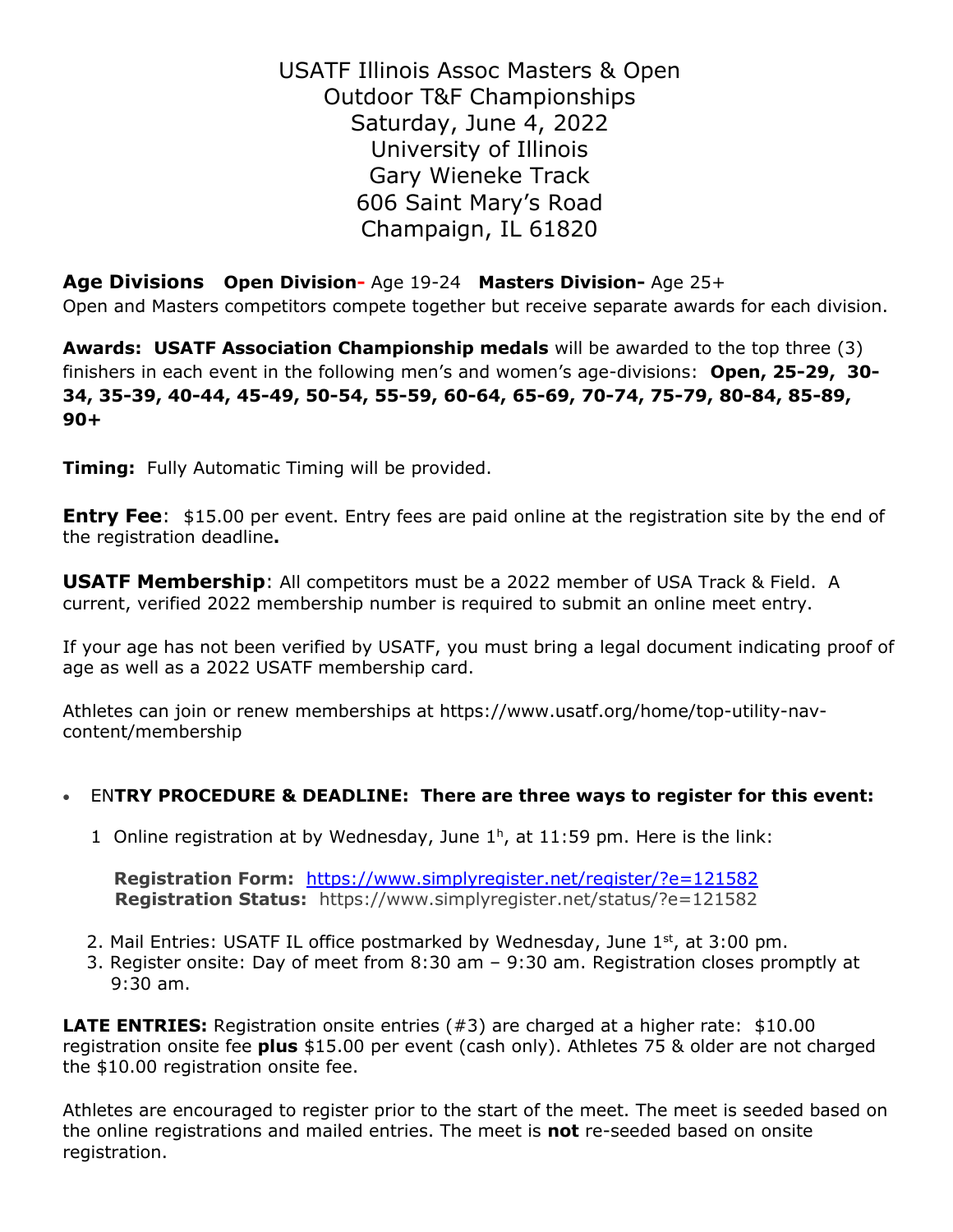### **ATHLETE CHECK-IN:**

**RUNNING EVENTS:** Check in for running events is 30 minutes prior to the start of the individual running event. Check in is at the CLERKS TENT near the finish line**.**

**FIELD EVENTS:** Check in for field events is 45-minutes prior to the event, competitors much check-in with the Head Judge.

**CERTIFICATION OF IMPLEMENTS:** Throwing implements will be certified at the meet site. Athletes must provide their own implements

**RESULTS:** Copies of results will be posted after each event both on-site and after the meet at **[www.usatfillinois.org](http://www.usatfillinois.org/)**.

| <b>Time</b><br>10:00 am | <b>Track Events</b><br><b>Running Events</b> | Time<br>$9:00$ am | <b>Field Events</b><br><b>Throwing Events</b> |             |
|-------------------------|----------------------------------------------|-------------------|-----------------------------------------------|-------------|
|                         | Steeplechase                                 |                   | Hammer (M)                                    | Javelin (W) |
|                         | 5000m Race Walk                              |                   | Hammer (W)                                    | Javelin (M) |
|                         | 5000M Run                                    |                   | Discus (M)                                    | Shot (W)    |
|                         | 110M Hurdles                                 |                   | Discus (W)                                    | Shot (M)    |
|                         | 100M Hurdles                                 |                   | Weight Throw (W)                              |             |
|                         | 80M Hurdles                                  |                   | Weight Throw (M)                              |             |
|                         | 400M Dash                                    |                   | Super Weight Throw (M&W)                      |             |
|                         | 100M Dash                                    |                   |                                               |             |
|                         | 800M Run                                     |                   | <b>Jumping Events</b>                         |             |
|                         | 200M Dash                                    | $10:00$ am        | Pole Vault followed by                        |             |
|                         | 400M Hurdles                                 |                   | High Jump                                     |             |
|                         | 300M Hurdles                                 | $10:00$ am        | Long Jump followed by                         |             |
|                         | 200M Hurdles                                 |                   | Triple Jump                                   |             |
|                         | <b>1500M Run</b>                             |                   |                                               |             |

# **SCHEDULE OF EVENTS**

#### **Notes:**

- 1. All events will be women followed by men unless otherwise indicated or decided by Officials on meet day.
- 2. Unless specifically noted, events are on a ROLLING TIME SCHEDULE. Athletes should be prepared for their event(s) well in advance.
- 3. Throwing implements will be certified in the building east of the track.
- 4. An official will certify implements throughout the throwing competition. Those competing in the first throwing events should certify first. Athletes are expected to provide their own implements.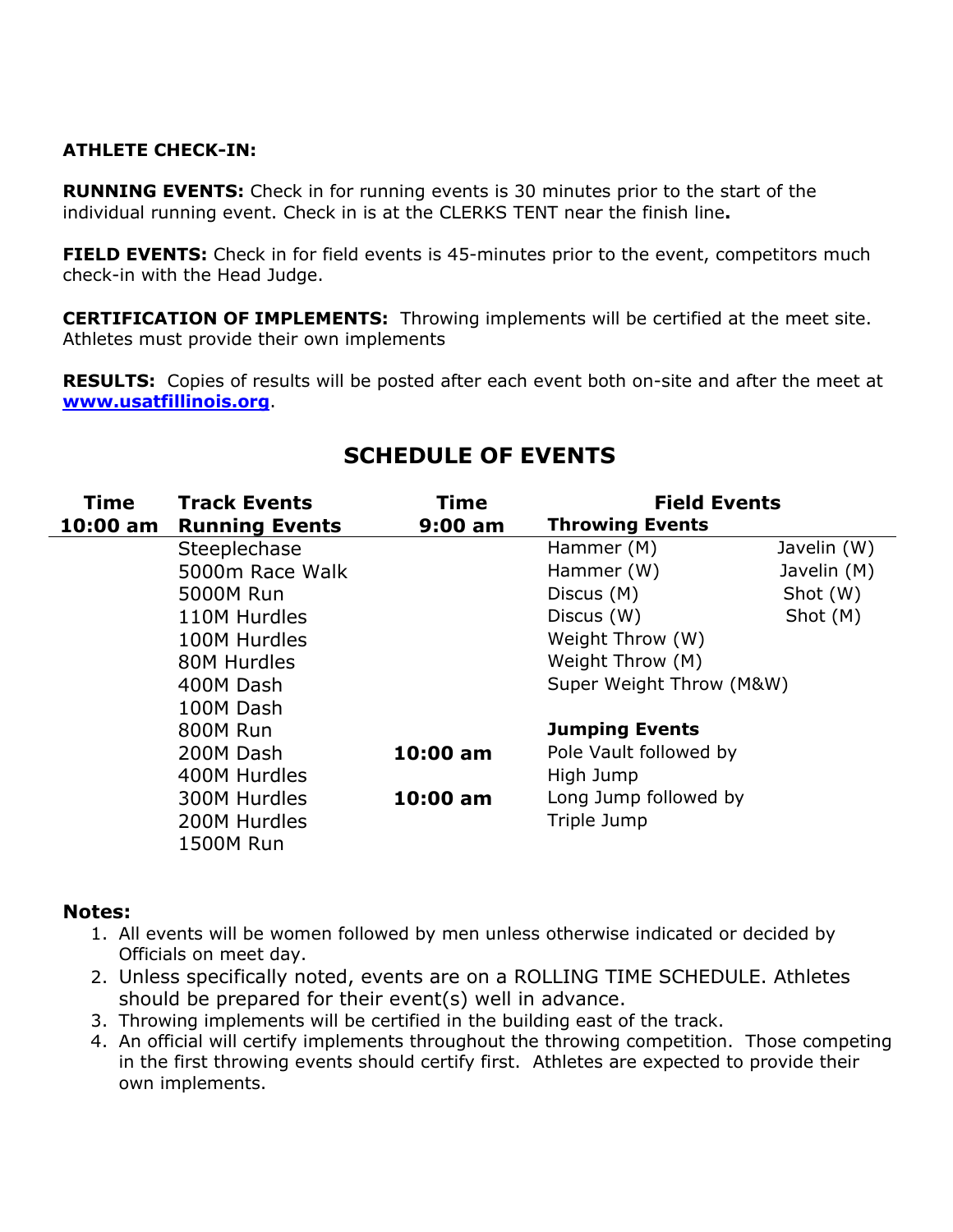## **CONTACT FOR ADDITIONAL INFORMATION: Tim Cederblad, tcbenetfootball@prodigy.net**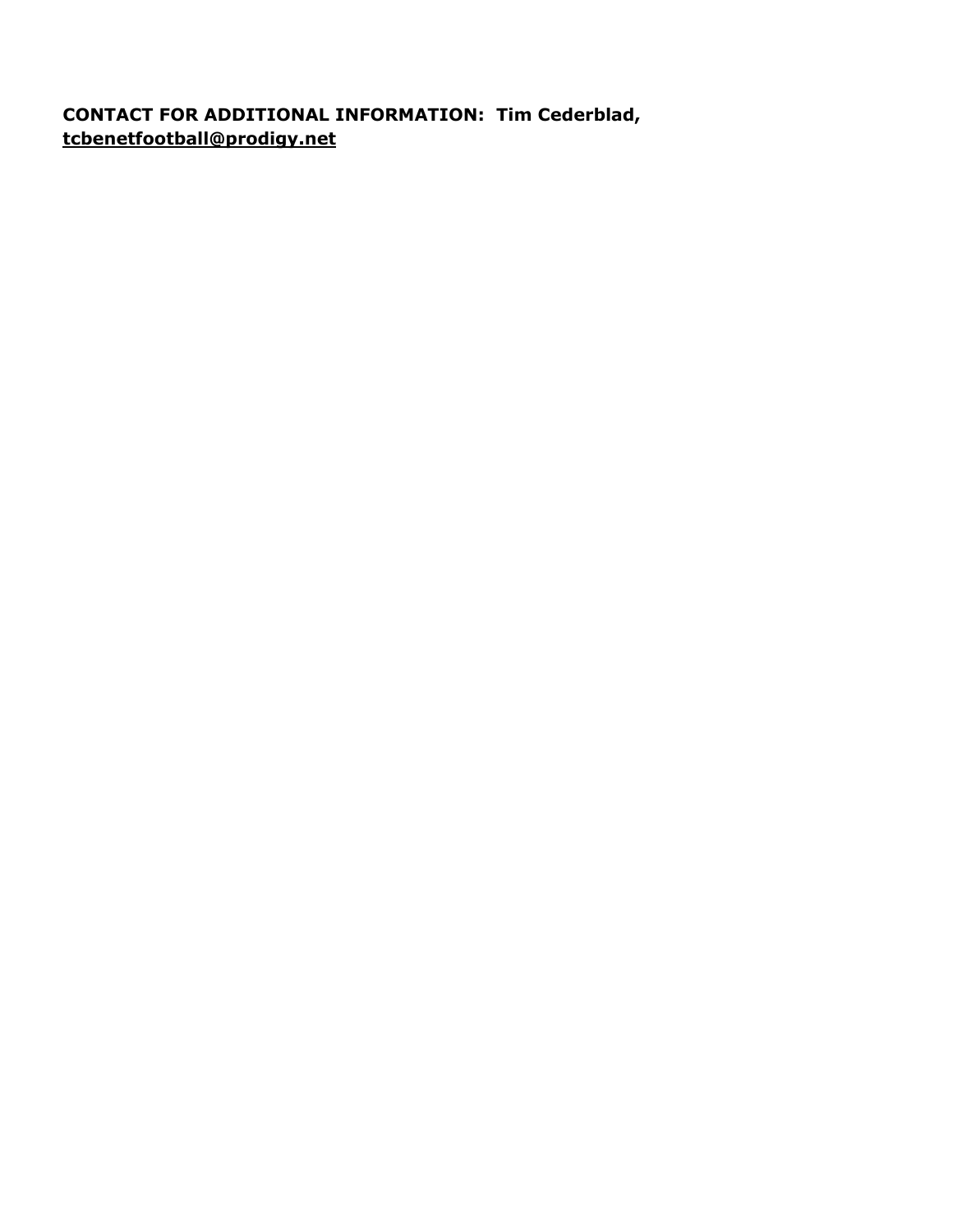# 2022 USATF ILLINOIS MASTERS AND OPEN OUTDOOR TRACK AND FIELD CHAMPIONSHIPS ENTRY FORM

#### **Waivers & Releases**

**Please put a checkmark in the box beside each statement to indicate you have read and agree to it. Registration for this event is conditioned upon acceptance of the terms below.**

**Waiver of Liability & Assumption of Risk** П

> **For and in consideration of USA Track & Field, Inc. ("USATF") allowing me, the undersigned, to participate in the 2022 USATF Illinois Masters and Open Outdoor Track & Field Championships (the "Event"), I, for myself, and on behalf of my spouse, children, guardians, heirs and next of kin, and any legal and personal representatives, executors, administrators, successors and assigns, hereby agree to and make the following contractual representations pursuant to this Waiver and Release of Liability, Assumption of Risk and Indemnity Agreement (the "Agreement");**

- **1. I hereby represent that (i) I am at least eighteen (18) years of age or older; (ii) I am in good**  П. **health and in proper physical condition to participate in the Event; and (iii) I am not under the influence of alcohol or any illicit or prescription drugs that would in any way impair my ability to safely participate in the Event. I agree that it is my sole responsibility to determine whether I am sufficiently fit and healthy enough to participate in the Event, that I am responsible for my own safety and well-being at all times and under all circumstances while at the Event site.**
- **2. I accept sole responsibility for my own conduct and actions while participating in the Event, the**  П. **condition and adequacy of my equipment, and the protection of my private property.**
- **3. I hereby Release, Waive and Covenant Not to Sue, and further agree to Indemnify, Defend and**  П. **Hold Harmless University of Illinois, the Meet Directors and Officials, USA Track & Field, Inc., its Associations and Sport Disciplines(INCLUDING USATF ILLINOIS), Sponsors, Advertisers, Coaches, Team Managers and Officials; and each of their respective parent, subsidiary and affiliated companies, officers, directors, partners, shareholders, members, agents, employees and volunteers (Individually and Collectively, the "Released Parties"), with respect to any liability, claim(s), demand(s), cause(s) of action, damage(s), loss or expense (including court costs, defense costs and reasonable attorney fees) of any kind or nature ("Liability") which may arise out of, result from, or relate in any way to my participation in the Event, including claims for Liability caused in whole or in part by the negligent acts or omissions of the Released Parties, including with respect to the provision of information regarding rules and scheduling. I further agree that if, despite this Agreement, I, or anyone on my behalf, makes a claim for Liability against any of the Released Parties, I will indemnify, defend and hold harmless each of the Released Parties from any such Liabilities which any may be incurred as the result of such claim.**
- **4. In the event that I am injured in connection with the Event, I hereby consent to the provision**  П **of necessary and appropriate emergency medical treatment.**
- **5. As a condition of my participation in the Event, I hereby grant USA Track & Field, Inc., the**  П **ILLINOIS USATF Association, the Meet Directors, any Meet sponsor and University of Illinois, a limited license to use my name, likeness, image, voice, video, athletic performance, biographical and other information (collectively, "Likeness"), in any format whatsoever, and to distribute, broadcast and exhibit these without charge, restriction or liability, but only for the purposes of advertising or promoting Event, USATF or the sport of Athletics. The foregoing grant, however, does not constitute consent for USATF or any third party to use my Likeness in an endorsement of any product or service without my specific written consent and I certify that the birth date and age information provided and confirmed as part of the entry process is true and accurate.**

п  **6. I certify that I have read and understand the USATF [privacy statement](mhtml:file://C:/Documents%20and%20Settings/sbc/My%20Documents/Midwest%20Region%20Master%20Release%20Language%20USATF%20-%20Event%20Entry.mht!https://www.usatf.org/about/privacyStatement.asp) and [terms of use](mhtml:file://C:/Documents%20and%20Settings/sbc/My%20Documents/Midwest%20Region%20Master%20Release%20Language%20USATF%20-%20Event%20Entry.mht!https://www.usatf.org/about/termsOfUse.asp) and agree to their terms and conditions**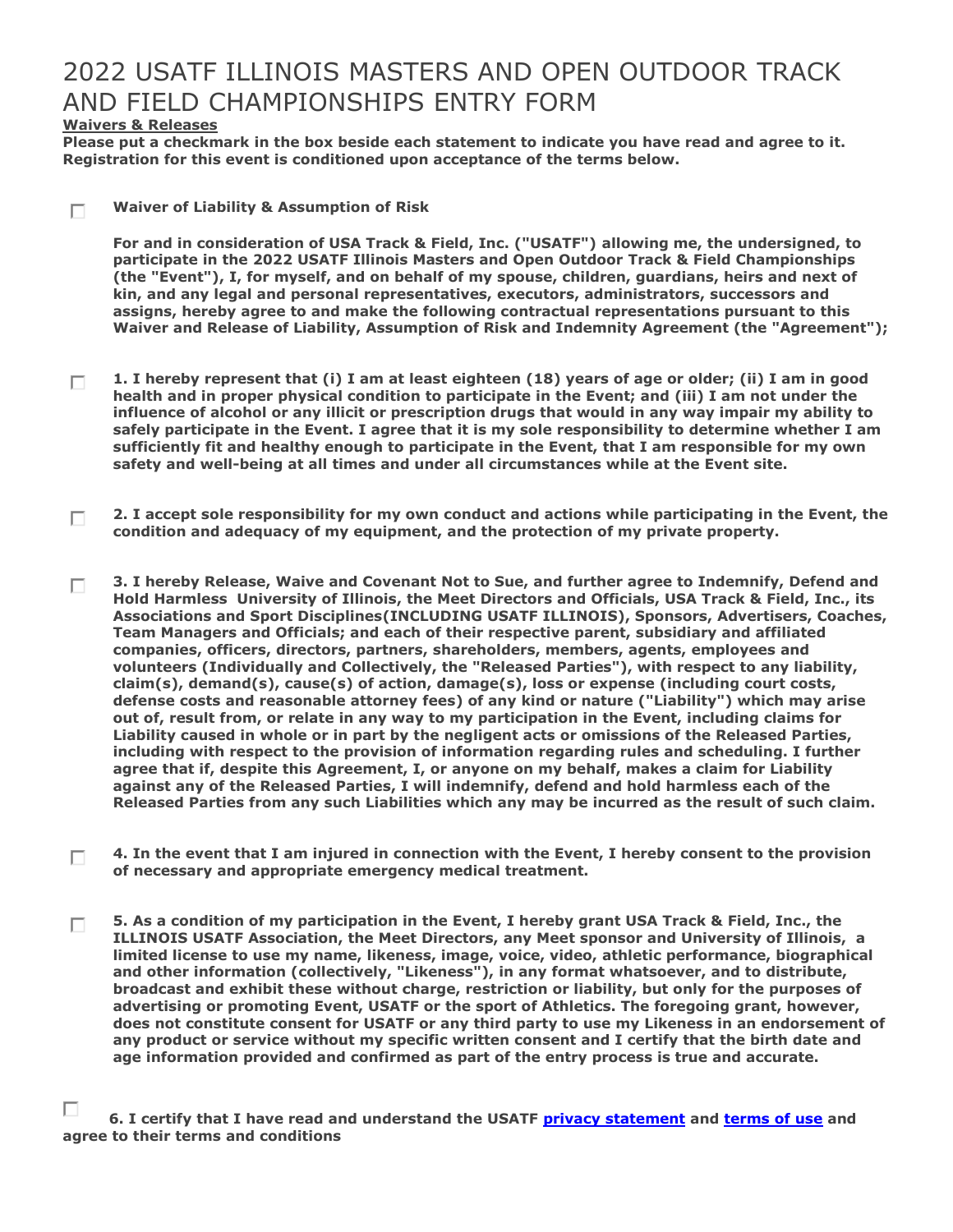$\overline{\phantom{0}}$